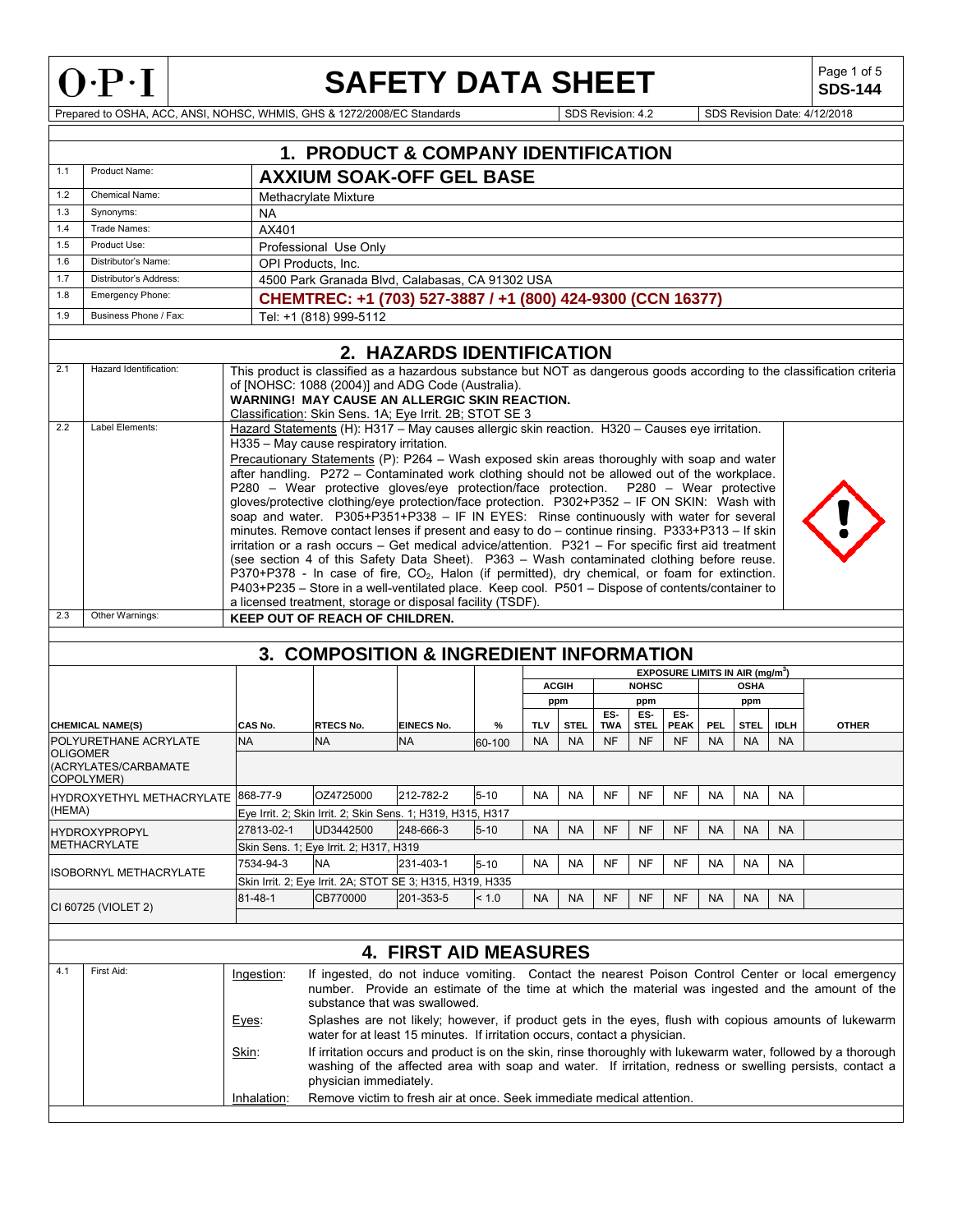

Г

# **SAFETY DATA SHEET**  $\left|\begin{array}{c} \text{Page 2 of 5} \\ \text{SDS-144} \end{array}\right|$

**SDS-144**

Prepared to OSHA, ACC, ANSI, NOHSC, WHMIS, GHS & 1272/2008/EC Standards Superintendent Superintendent Superintendent SDS Revision: 4.2 SDS Revision Date: 4/12/2018

|     |                                                      |                                                                                                                                                                                                                                                                                                                                                                                                                                                                                                                                                                                                                                                                                                                                                                                                                                                                                                                                                                                                                                                                                                |                                                                                                                                                                                                                                                                                            | 4. FIRST AID MEASURES - cont'd  |               |                |                              |                     |                                        |                             |              |                  |
|-----|------------------------------------------------------|------------------------------------------------------------------------------------------------------------------------------------------------------------------------------------------------------------------------------------------------------------------------------------------------------------------------------------------------------------------------------------------------------------------------------------------------------------------------------------------------------------------------------------------------------------------------------------------------------------------------------------------------------------------------------------------------------------------------------------------------------------------------------------------------------------------------------------------------------------------------------------------------------------------------------------------------------------------------------------------------------------------------------------------------------------------------------------------------|--------------------------------------------------------------------------------------------------------------------------------------------------------------------------------------------------------------------------------------------------------------------------------------------|---------------------------------|---------------|----------------|------------------------------|---------------------|----------------------------------------|-----------------------------|--------------|------------------|
| 4.2 | Effects of Exposure:                                 | If product is swallowed, may cause nausea, vomiting and/or diarrhea and central nervous system<br>Ingestion:<br>depression.                                                                                                                                                                                                                                                                                                                                                                                                                                                                                                                                                                                                                                                                                                                                                                                                                                                                                                                                                                    |                                                                                                                                                                                                                                                                                            |                                 |               |                |                              |                     |                                        |                             |              |                  |
|     |                                                      | Vapor of this product may be mildly to moderately irritation to the eyes. Symptoms of overexposure may<br>Eyes:<br>include redness, itching, irritation and watering.                                                                                                                                                                                                                                                                                                                                                                                                                                                                                                                                                                                                                                                                                                                                                                                                                                                                                                                          |                                                                                                                                                                                                                                                                                            |                                 |               |                |                              |                     |                                        |                             |              |                  |
|     |                                                      | Skin:                                                                                                                                                                                                                                                                                                                                                                                                                                                                                                                                                                                                                                                                                                                                                                                                                                                                                                                                                                                                                                                                                          | Warning! This product will bond skin instantly. May undergo rapid polymerization on contact with clothing,<br>releasing heat. Skin burns may result. May be irritating to skin in some sensitive individuals, especially<br>after prolonged or repeated skin contact.                      |                                 |               |                |                              |                     |                                        |                             |              |                  |
|     |                                                      | Inhalation:                                                                                                                                                                                                                                                                                                                                                                                                                                                                                                                                                                                                                                                                                                                                                                                                                                                                                                                                                                                                                                                                                    | Inhalation of vapors unlikely under normal use and handling. Vapors of this product may be slightly<br>irritating to the nose, throat and other tissues of the respiratory system. Symptoms of overexposure can<br>include coughing, wheezing, nasal congestion, and difficulty breathing. |                                 |               |                |                              |                     |                                        |                             |              |                  |
| 4.3 | Symptoms of Overexposure:                            |                                                                                                                                                                                                                                                                                                                                                                                                                                                                                                                                                                                                                                                                                                                                                                                                                                                                                                                                                                                                                                                                                                | Symptoms of skin overexposure in some sensitive individuals may include redness, itching, and irritation of affected<br>areas. Overexposure in eyes may cause redness, itching and watering.                                                                                               |                                 |               |                |                              |                     |                                        |                             |              |                  |
| 4.4 | Acute Health Effects:                                |                                                                                                                                                                                                                                                                                                                                                                                                                                                                                                                                                                                                                                                                                                                                                                                                                                                                                                                                                                                                                                                                                                | Mild to moderate irritation to eyes and skin near affected areas.                                                                                                                                                                                                                          |                                 |               |                |                              |                     |                                        |                             |              |                  |
| 4.5 | Chronic Health Effects:                              | None known.                                                                                                                                                                                                                                                                                                                                                                                                                                                                                                                                                                                                                                                                                                                                                                                                                                                                                                                                                                                                                                                                                    |                                                                                                                                                                                                                                                                                            |                                 |               |                |                              |                     |                                        |                             |              |                  |
| 4.6 | Target Organs:                                       | Eyes, Skin.                                                                                                                                                                                                                                                                                                                                                                                                                                                                                                                                                                                                                                                                                                                                                                                                                                                                                                                                                                                                                                                                                    |                                                                                                                                                                                                                                                                                            |                                 |               |                |                              |                     |                                        |                             |              |                  |
| 4.7 | <b>Medical Conditions</b><br>Aggravated by Exposure: |                                                                                                                                                                                                                                                                                                                                                                                                                                                                                                                                                                                                                                                                                                                                                                                                                                                                                                                                                                                                                                                                                                | Pre-existing dermatitis, other skin conditions.                                                                                                                                                                                                                                            |                                 |               |                | <b>HEALTH</b><br><b>EYES</b> | <b>FLAMMABILITY</b> | <b>PHYSICAL HAZARDS</b><br><b>SKIN</b> | <b>PROTECTIVE EQUIPMENT</b> |              | 1<br>1<br>1<br>A |
|     |                                                      |                                                                                                                                                                                                                                                                                                                                                                                                                                                                                                                                                                                                                                                                                                                                                                                                                                                                                                                                                                                                                                                                                                |                                                                                                                                                                                                                                                                                            |                                 |               |                |                              |                     |                                        |                             |              |                  |
|     |                                                      |                                                                                                                                                                                                                                                                                                                                                                                                                                                                                                                                                                                                                                                                                                                                                                                                                                                                                                                                                                                                                                                                                                |                                                                                                                                                                                                                                                                                            | <b>5. FIREFIGHTING MEASURES</b> |               |                |                              |                     |                                        |                             |              |                  |
| 5.1 | Fire & Explosion Hazards:                            | polymerization.                                                                                                                                                                                                                                                                                                                                                                                                                                                                                                                                                                                                                                                                                                                                                                                                                                                                                                                                                                                                                                                                                | Exothermic polymerization may cause containers to rupture. Cool containers with water to prevent                                                                                                                                                                                           |                                 |               |                |                              |                     |                                        |                             |              |                  |
| 5.2 | <b>Extinguishing Methods:</b>                        |                                                                                                                                                                                                                                                                                                                                                                                                                                                                                                                                                                                                                                                                                                                                                                                                                                                                                                                                                                                                                                                                                                | CO <sub>2</sub> , Halon (if permitted), Dry Chemical, Foam                                                                                                                                                                                                                                 |                                 |               |                |                              |                     |                                        |                             |              |                  |
| 5.3 | Firefighting Procedures:                             |                                                                                                                                                                                                                                                                                                                                                                                                                                                                                                                                                                                                                                                                                                                                                                                                                                                                                                                                                                                                                                                                                                | This product is a combustible liquid. When involved in a fire, this product may ignite readily and<br>decompose to produce carbon oxides.                                                                                                                                                  |                                 |               |                |                              |                     |                                        |                             |              |                  |
|     |                                                      | First responders should wear eye protection. Structural firefighters must wear SCBAs and full<br>protective equipment. Use a water spray or fog to reduce or direct vapors. Water may not be<br>effective in actually extinguishing a fire involving this product.                                                                                                                                                                                                                                                                                                                                                                                                                                                                                                                                                                                                                                                                                                                                                                                                                             |                                                                                                                                                                                                                                                                                            |                                 |               |                |                              |                     |                                        |                             |              |                  |
|     |                                                      |                                                                                                                                                                                                                                                                                                                                                                                                                                                                                                                                                                                                                                                                                                                                                                                                                                                                                                                                                                                                                                                                                                | <b>6. ACCIDENTAL RELEASE MEASURES</b>                                                                                                                                                                                                                                                      |                                 |               |                |                              |                     |                                        |                             |              |                  |
| 6.1 | Spills:                                              | Equipment.                                                                                                                                                                                                                                                                                                                                                                                                                                                                                                                                                                                                                                                                                                                                                                                                                                                                                                                                                                                                                                                                                     | Before cleaning any spill or leak, individuals involved in spill cleanup must wear appropriate Personal Protective                                                                                                                                                                         |                                 |               |                |                              |                     |                                        |                             |              |                  |
|     |                                                      | For small spills (e.g., <1 gallon) wear appropriate personal protective equipment (e.g., goggles, gloves). Maximize<br>ventilation (open doors and windows) and secure all sources of ignition. Remove spilled material with absorbent<br>material and place into appropriate closed container(s) for disposal. Dispose of properly in accordance with local, state<br>and federal regulations. Wash all affected areas and outside of container with plenty of warm water and soap. Remove<br>any contaminated clothing and wash thoroughly before reuse.<br>For large spills $\geq 1$ gallon, deny entry to all unprotected individuals. Dike and contain spill with inert material (e.g., sand<br>or earth). Use ONLY non-sparking tools for recovery and cleanup. Transfer liquid to containers for recovery or disposal<br>and solid diking material to separate containers for proper disposal. Remove contaminated clothing promptly and wash<br>affected skin areas with soap and water. Keep spills and cleaning runoffs out of drains, municipal sewers and open<br>bodies of water. |                                                                                                                                                                                                                                                                                            |                                 |               |                |                              |                     |                                        |                             |              |                  |
|     |                                                      |                                                                                                                                                                                                                                                                                                                                                                                                                                                                                                                                                                                                                                                                                                                                                                                                                                                                                                                                                                                                                                                                                                |                                                                                                                                                                                                                                                                                            |                                 |               |                |                              |                     |                                        |                             |              |                  |
|     |                                                      |                                                                                                                                                                                                                                                                                                                                                                                                                                                                                                                                                                                                                                                                                                                                                                                                                                                                                                                                                                                                                                                                                                | 7. HANDLING & STORAGE INFORMATION                                                                                                                                                                                                                                                          |                                 |               |                |                              |                     |                                        |                             |              |                  |
| 7.1 | Work & Hygiene Practices:                            |                                                                                                                                                                                                                                                                                                                                                                                                                                                                                                                                                                                                                                                                                                                                                                                                                                                                                                                                                                                                                                                                                                | Avoid prolonged contact with the product. Avoid breathing vapors of this product. Use in a well-ventilated location (e.g.,<br>local exhaust ventilation, fans). After use, wash hands and exposed skin with soap and water. Do not eat, drink or<br>smoke while handling product.          |                                 |               |                |                              |                     |                                        |                             |              |                  |
| 7.2 | Storage & Handling:                                  | Keep this material away from heat, sparks and open flame. Open containers slowly on a stable surface. Keep container<br>closed tightly when not in use. Empty container may contain residual amounts of this product; therefore, empty<br>containers should be handled with care. Store containers in a cool, dry location, away from direct sunlight, other light<br>sources, or sources of intense heat. Store away from incompatible materials (see Section 10).                                                                                                                                                                                                                                                                                                                                                                                                                                                                                                                                                                                                                            |                                                                                                                                                                                                                                                                                            |                                 |               |                |                              |                     |                                        |                             |              |                  |
| 7.3 | <b>Special Precautions:</b>                          |                                                                                                                                                                                                                                                                                                                                                                                                                                                                                                                                                                                                                                                                                                                                                                                                                                                                                                                                                                                                                                                                                                | Open containers slowly on a stable surface. Keep container tightly closed when not in use. Empty containers may<br>contain residual amounts of this product; therefore, empty containers should be handled with care.                                                                      |                                 |               |                |                              |                     |                                        |                             |              |                  |
|     |                                                      |                                                                                                                                                                                                                                                                                                                                                                                                                                                                                                                                                                                                                                                                                                                                                                                                                                                                                                                                                                                                                                                                                                | 8. EXPOSURE CONTROLS & PERSONAL PROTECTION                                                                                                                                                                                                                                                 |                                 |               |                |                              |                     |                                        |                             |              |                  |
| 8.1 | <b>Exposure Limits:</b>                              |                                                                                                                                                                                                                                                                                                                                                                                                                                                                                                                                                                                                                                                                                                                                                                                                                                                                                                                                                                                                                                                                                                |                                                                                                                                                                                                                                                                                            | <b>ACGIH</b>                    |               | <b>NOHSC</b>   |                              |                     | <b>OSHA</b>                            |                             | <b>OTHER</b> |                  |
|     | ppm (mg/m <sup>3</sup> )                             | <b>CHEMICAL NAME(S)</b>                                                                                                                                                                                                                                                                                                                                                                                                                                                                                                                                                                                                                                                                                                                                                                                                                                                                                                                                                                                                                                                                        |                                                                                                                                                                                                                                                                                            | <b>TLV</b><br><b>STEL</b>       | <b>ES-TWA</b> | <b>ES-STEL</b> | <b>ES-PEAK</b>               | <b>PEL</b>          | <b>STEL</b>                            | <b>IDLH</b>                 |              |                  |
|     |                                                      | NA                                                                                                                                                                                                                                                                                                                                                                                                                                                                                                                                                                                                                                                                                                                                                                                                                                                                                                                                                                                                                                                                                             |                                                                                                                                                                                                                                                                                            | <b>NA</b><br><b>NA</b>          | NF            | <b>NF</b>      | <b>NF</b>                    | <b>NA</b>           | <b>NA</b>                              | <b>NA</b>                   |              |                  |
| 8.2 | Ventilation & Engineering<br>Controls:               |                                                                                                                                                                                                                                                                                                                                                                                                                                                                                                                                                                                                                                                                                                                                                                                                                                                                                                                                                                                                                                                                                                | When working with large quantities of product, provide adequate ventilation (e.g., local exhaust ventilation, fans). Ensure<br>that an eyewash station, sink or washbasin is available in case of exposure to eyes.                                                                        |                                 |               |                |                              |                     |                                        |                             |              |                  |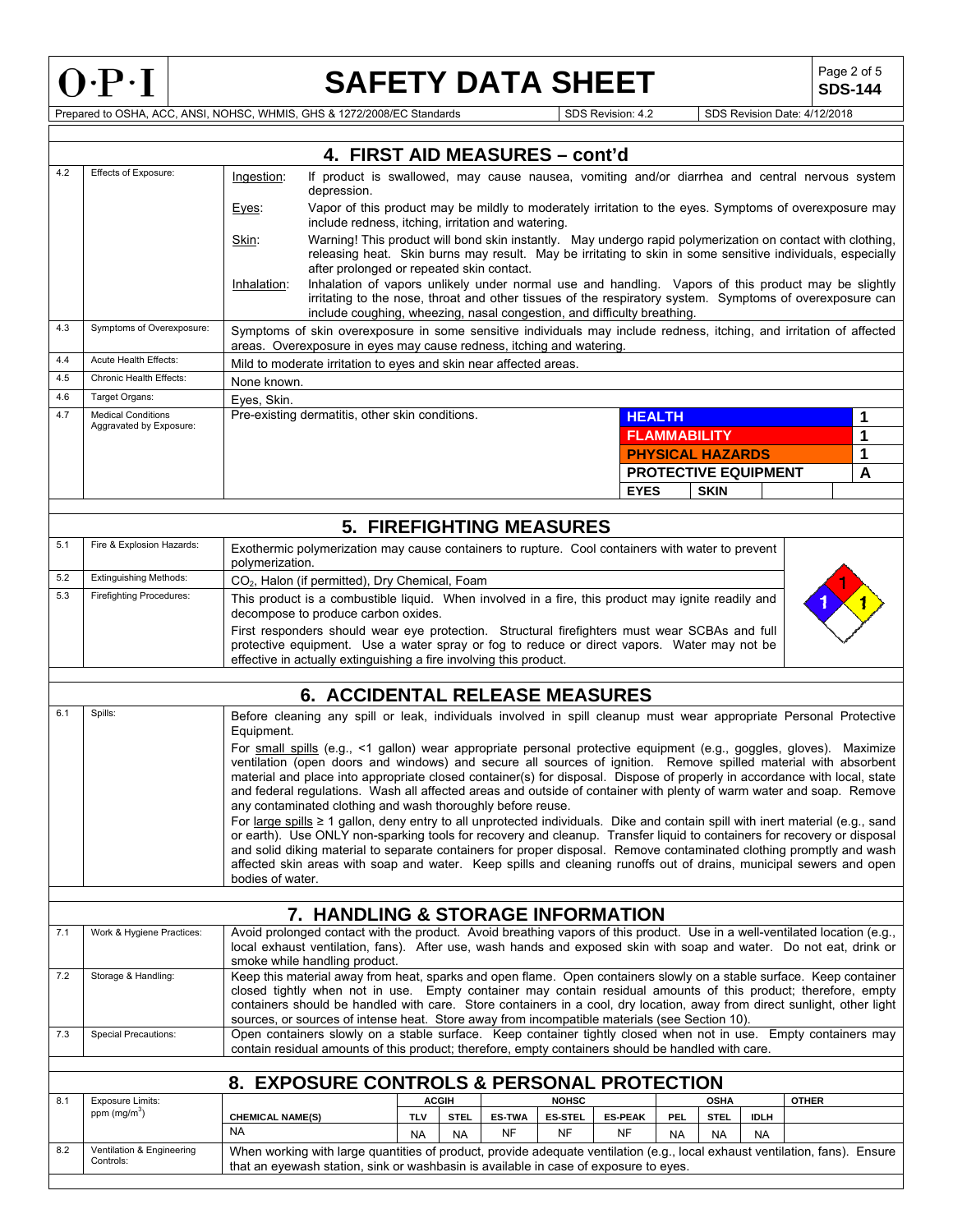

# **SAFETY DATA SHEET**  $\left|\begin{array}{c} \text{Page 3 of 5} \\ \text{SDS-144} \end{array}\right|$

**SDS-144**

Prepared to OSHA, ACC, ANSI, NOHSC, WHMIS, GHS & 1272/2008/EC Standards SUSS Revision: 4.2 SDS Revision: 4.2 SDS Revision Date: 4/12/2018

|            |                                      | 8. EXPOSURE CONTROLS & PERSONAL PROTECTION - cont'd                                                                                                                                                                                                                                                                                           |
|------------|--------------------------------------|-----------------------------------------------------------------------------------------------------------------------------------------------------------------------------------------------------------------------------------------------------------------------------------------------------------------------------------------------|
| 8.3        | <b>Respiratory Protection:</b>       | No special respiratory protection is required under typical circumstances of use or handling. If<br>necessary, use only respiratory protection authorized per U.S. OSHA's requirement in 29 CFR<br>§1910.134, or applicable U.S. state regulations, or the appropriate standards of Canada, its<br>provinces, EU member states, or Australia. |
| 8.4        | Eye Protection:                      | If necessary wear protective eyewear (e.g., safety glasses with side-shield) at all times when<br>handling this product. Always use protective eyewear when cleaning spills or leaks. Contact<br>lenses pose a special hazard; soft lenses may absorb and concentrate irritants.                                                              |
| 8.5        | Hand Protection:                     | If anticipated that prolonged & repeated skin contact will occur during use of this product, wear<br>latex or rubber gloves for routine industrial use. If necessary, refer to U.S. OSHA 29 CFR<br>§1910.138, the appropriate standards of Canada, of the EU member states.                                                                   |
| 8.6        | <b>Body Protection:</b>              | No special body protection is required under typical circumstances of use and handling.<br>lf<br>necessary, refer to appropriate standards of Canada, the EU member states, or U.S. OSHA.                                                                                                                                                     |
|            |                                      |                                                                                                                                                                                                                                                                                                                                               |
|            |                                      | 9. PHYSICAL & CHEMICAL PROPERTIES                                                                                                                                                                                                                                                                                                             |
| 9.1<br>9.2 | Appearance:<br>Odor:                 | Clear viscous gel                                                                                                                                                                                                                                                                                                                             |
| 9.3        | Odor Threshold:                      | Characteristic acrylate odor<br><b>NA</b>                                                                                                                                                                                                                                                                                                     |
| 9.4        | pH:                                  | <b>ND</b>                                                                                                                                                                                                                                                                                                                                     |
| 9.5        | Melting Point/Freezing Point:        | <b>NE</b>                                                                                                                                                                                                                                                                                                                                     |
| 9.6        | Initial Boiling Point/Boiling        | > 212 °F                                                                                                                                                                                                                                                                                                                                      |
|            | Range:                               |                                                                                                                                                                                                                                                                                                                                               |
| 9.7        | Flashpoint:                          | <b>ND</b>                                                                                                                                                                                                                                                                                                                                     |
| 9.8        | Upper/Lower Flammability<br>Limits:  | <b>ND</b>                                                                                                                                                                                                                                                                                                                                     |
| 9.9        | Vapor Pressure:                      | <b>NE</b>                                                                                                                                                                                                                                                                                                                                     |
| 9.10       | Vapor Density:                       | <b>NA</b>                                                                                                                                                                                                                                                                                                                                     |
| 9.11       | Relative Density:                    | 1.4900-1.5000                                                                                                                                                                                                                                                                                                                                 |
| 9.12       | Solubility:                          | Immiscible                                                                                                                                                                                                                                                                                                                                    |
| 9.13       | Partition Coefficient (log Pow):     | NA                                                                                                                                                                                                                                                                                                                                            |
| 9.14       | Autoignition Temperature:            | <b>NA</b>                                                                                                                                                                                                                                                                                                                                     |
| 9.15       | Decomposition Temperature:           | <b>NA</b>                                                                                                                                                                                                                                                                                                                                     |
| 9.16       | Viscosity:                           | $10,000 - 30,000$ cPs                                                                                                                                                                                                                                                                                                                         |
| 9.17       | Other Information:                   | <b>ND</b>                                                                                                                                                                                                                                                                                                                                     |
|            |                                      |                                                                                                                                                                                                                                                                                                                                               |
|            |                                      | <b>10. STABILITY &amp; REACTIVITY</b>                                                                                                                                                                                                                                                                                                         |
| 10.1       | Stability:                           | Stable under ambient conditions when stored properly (see Section 7, Storage and Handling).                                                                                                                                                                                                                                                   |
| 10.2       | Hazardous Decomposition<br>Products: | If exposed to extremely high temperatures, the products of thermal decomposition may include irritating vapors and<br>carbon oxide gases (e.g., CO, CO <sub>2</sub> ).                                                                                                                                                                        |
| 10.3       | Hazardous Polymerization:            | May occur, if exposed to extremely high temperatures.                                                                                                                                                                                                                                                                                         |
| 10.4       | Conditions to Avoid:                 | None known.                                                                                                                                                                                                                                                                                                                                   |
| 10.5       | Incompatible Substances:             | This product is incompatible with alkaline metals, strong oxidizers (e.g., peroxides, superoxides), strong acids (e.g.,<br>hydrochloric or muriatic acids), or strong bases (e.g., lye, potassium hydroxide).                                                                                                                                 |
|            |                                      | <b>11. TOXICOLOGICAL INFORMATION</b>                                                                                                                                                                                                                                                                                                          |
| 11.1       | Routes of Entry:                     | Inhalation:<br>Absorption: Yes<br>Ingestion:<br>Yes<br>Yes                                                                                                                                                                                                                                                                                    |
| 11.2       | <b>Toxicity Data:</b>                | This product has NOT been tested on animals to obtain toxicology data. There are toxicology data for the components<br>of the product, which are found in scientific literature. This data has not been presented in this document.                                                                                                           |
| 11.3       | Acute Toxicity:                      | See Section 4.4                                                                                                                                                                                                                                                                                                                               |
| 11.4       | Chronic Toxicity:                    | See Section 4.5                                                                                                                                                                                                                                                                                                                               |
| 11.5       | Suspected Carcinogen:                | No                                                                                                                                                                                                                                                                                                                                            |
| 11.6       | Reproductive Toxicity:               | This product is not reported to cause reproductive toxicity in humans.                                                                                                                                                                                                                                                                        |
|            | Mutagenicity:<br>Embryotoxicity:     | This product is not reported to produce mutagenic effects in humans.<br>This product is not reported to produce embryotoxic effects in humans.                                                                                                                                                                                                |
|            | Teratogenicity:                      | This product is not reported to cause teratogenic effects in humans.                                                                                                                                                                                                                                                                          |
|            | Reproductive Toxicity:               | This product is not reported to cause reproductive effects in humans.                                                                                                                                                                                                                                                                         |
| 11.7       | Irritancy of Product:                | See Section 4.3                                                                                                                                                                                                                                                                                                                               |
| 11.8       | <b>Biological Exposure Indices:</b>  | <b>NE</b>                                                                                                                                                                                                                                                                                                                                     |
| 11.9       | Physician Recommendations:           | Treat symptomatically.                                                                                                                                                                                                                                                                                                                        |
|            |                                      |                                                                                                                                                                                                                                                                                                                                               |
|            |                                      | <b>12. ECOLOGICAL INFORMATION</b>                                                                                                                                                                                                                                                                                                             |
| 12.1       | <b>Environmental Stability:</b>      | There are no specific data available for this product.                                                                                                                                                                                                                                                                                        |
| 12.2       | Effects on Plants & Animals:         | There are no specific data available for this product.                                                                                                                                                                                                                                                                                        |
| 12.3       | Effects on Aquatic Life:             | There are no specific data available for this product.                                                                                                                                                                                                                                                                                        |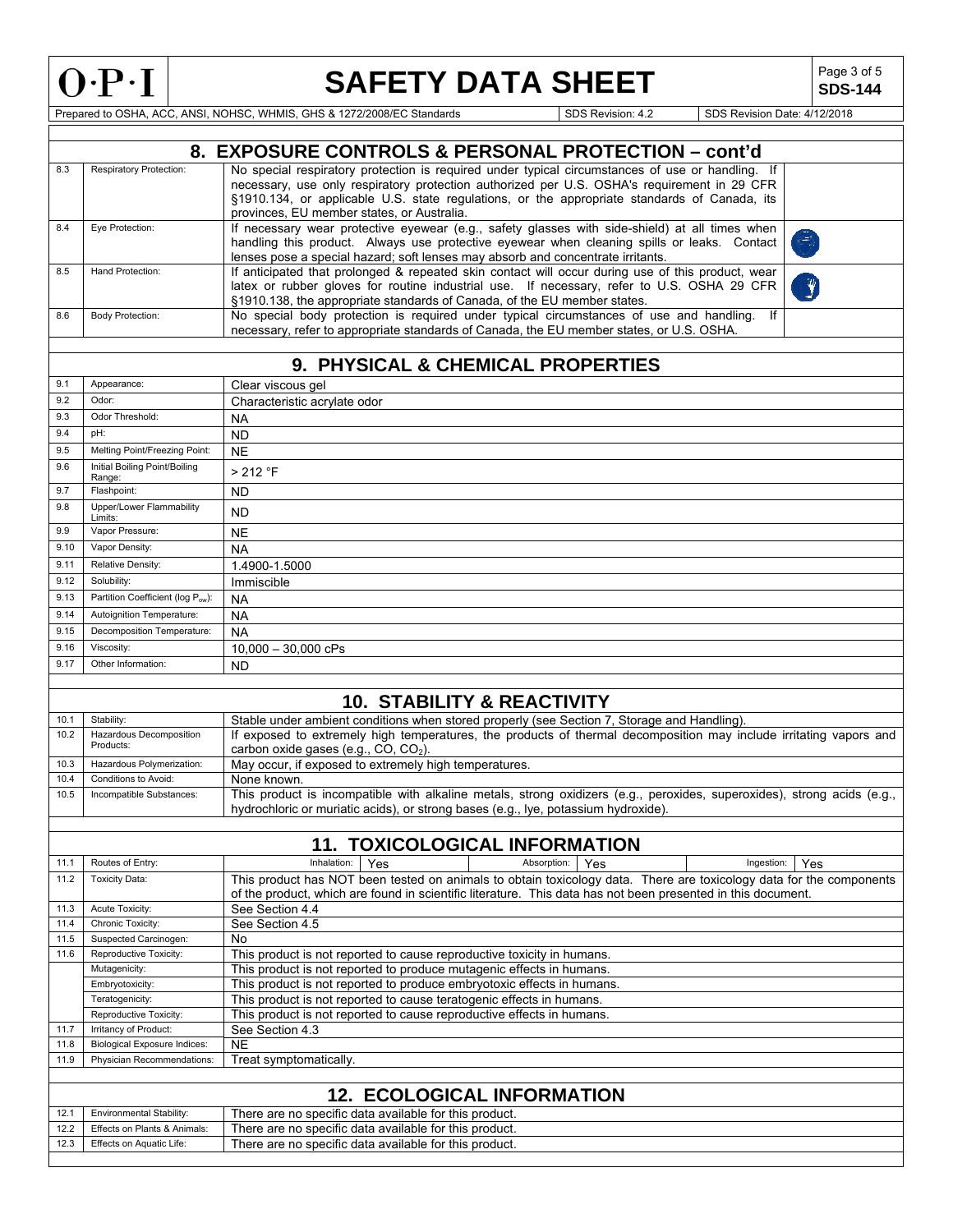

### **SAFETY DATA SHEET** SAFETY

**SDS-144**

Prepared to OSHA, ACC, ANSI, NOHSC, WHMIS, GHS & 1272/2008/EC Standards SDS Revision: 4.2 SDS Revision Date: 4/12/2018

#### **13. DISPOSAL CONSIDERATIONS**  13.1 Waste Disposal: Waste disposal must be in accordance with appropriate federal, state, and local regulations. 13.2 Special Considerations: | U.S. EPA WASTE NUMBER: NA **14. TRANSPORTATION INFORMATION**  The basic description (ID Number, proper shipping name, hazard class & division, packing group) is shown for each mode of transportation. Additional descriptive information may be required by 49 CFR, IATA/ICAO, IMDG and the CTDGR. 14.1 49 CFR (GND): NOT REGULATED 14.2 | IATA (AIR): NOT REGUALTED 14.3 | IMDG (OCN): NOT REGULATED 14.4 | TDGR (Canadian GND): | NOT REGULATED 14.5 ADR/RID (EU): NOT REGULATED 14.6 SCT (MEXICO): NOT REGULATED 14.7 ADGR (AUS): NOT REGULATED **15. REGULATORY INFORMATION**  15.1 SARA Reporting<br>Requirements: This product does not contain any substances subject to SARA Title III, section 313 reporting requirements. 15.2 SARA Threshold Planning SARA Threshold Planning There are no specific Threshold Planning Quantities for the components of this product.<br>TSCA Inventory Status:<br>TSCA Inventory Status: 15.3 TSCA Inventory Status: The components of this product are listed on the TSCA Inventory or are otherwise exempt. 15.4 CERCLA Reportable Quantity NA (RQ): 15.5 Other Federal Requirements: This product complies with the appropriate sections of the Food and Drug Administration's 21 CFR subchapter G (Cosmetics). 15.6 Other Canadian Regulations: This product has been classified according to the hazard criteria of the CPR and the SDS contains all of the information required by the CPR. The components of this product are listed on the DSL/NDSL. None of the components of this product are listed on the Priorities Substances List. 15.7 State Regulatory Information: | Hydroxyethyl Methacrylate (HEMA) is found on the following state criteria list: NJ and PA No other ingredients in this product, present in a concentration of 1.0% or greater, are listed on any of the following state criteria lists: California Proposition 65 (CA65), Delaware Air Quality Management List (DE), Florida Toxic Substances List (FL), Massachusetts Hazardous Substances List (MA), Michigan Critical Substances List (MI), Minnesota Hazardous Substances List (MN), New Jersey Right-to-Know List (NJ), New York Hazardous Substances List (NY), Pennsylvania Right-to-Know List (PA), Washington Permissible Exposures List (WA), Wisconsin Hazardous Substances List (WI). 15.8 Other Requirements: This product does not contain any chemicals known to the State of California to cause cancer or other reproductive harm. For more information, go to www.P65warnings.ca.gov. **16. OTHER INFORMATION** 16.1 Other Information: **WARNING! MAY CAUSE AN ALLERGIC SKIN REACTION.** Use only as directed. Avoid eye contact. If contact occurs, flush eye thoroughly with running water. Use only in a well-ventilated area. If redness or other signs of adverse reaction occur, discontinue use immediately. Keep away from heat and open flame. Keep container closed. Store in a cool place. **KEEP OUT OF REACH OF CHILDREN.** 16.2 Terms & Definitions: See last page of this Safety Data Sheet 16.3 Disclaimer: This Safety Data Sheet is offered pursuant to OSHA's Hazard Communication Standard, 29 CFR §1910.1200. Other government regulations must be reviewed for applicability to this product. To the best of ShipMate's & OPI's knowledge, the information contained herein is reliable and accurate as of this date; however, accuracy, suitability or completeness is not guaranteed and no warranties of any type, either expressed or implied, are provided. The information contained herein relates only to the specific product(s). If this product(s) is combined with other materials, all component properties must be considered. Data may be changed from time to time. Be sure to consult the latest edition. 16.4 Prepared for: **OPI Products, Inc.** 4500 Park Granada Blvd Calabasas, CA 91302 USA Tel: +1 (818) 999-5112 http://www.opi.com 16.5 Prepared by: **ShipMate, Inc.**  P.O. Box 787 **ShipMate®** Sisters, Oregon 97759-0787 USA Tel: +1 (310) 370-3600 Fax: +1 (310) 370-5700 Training & Consultin http://www.shipmate.com